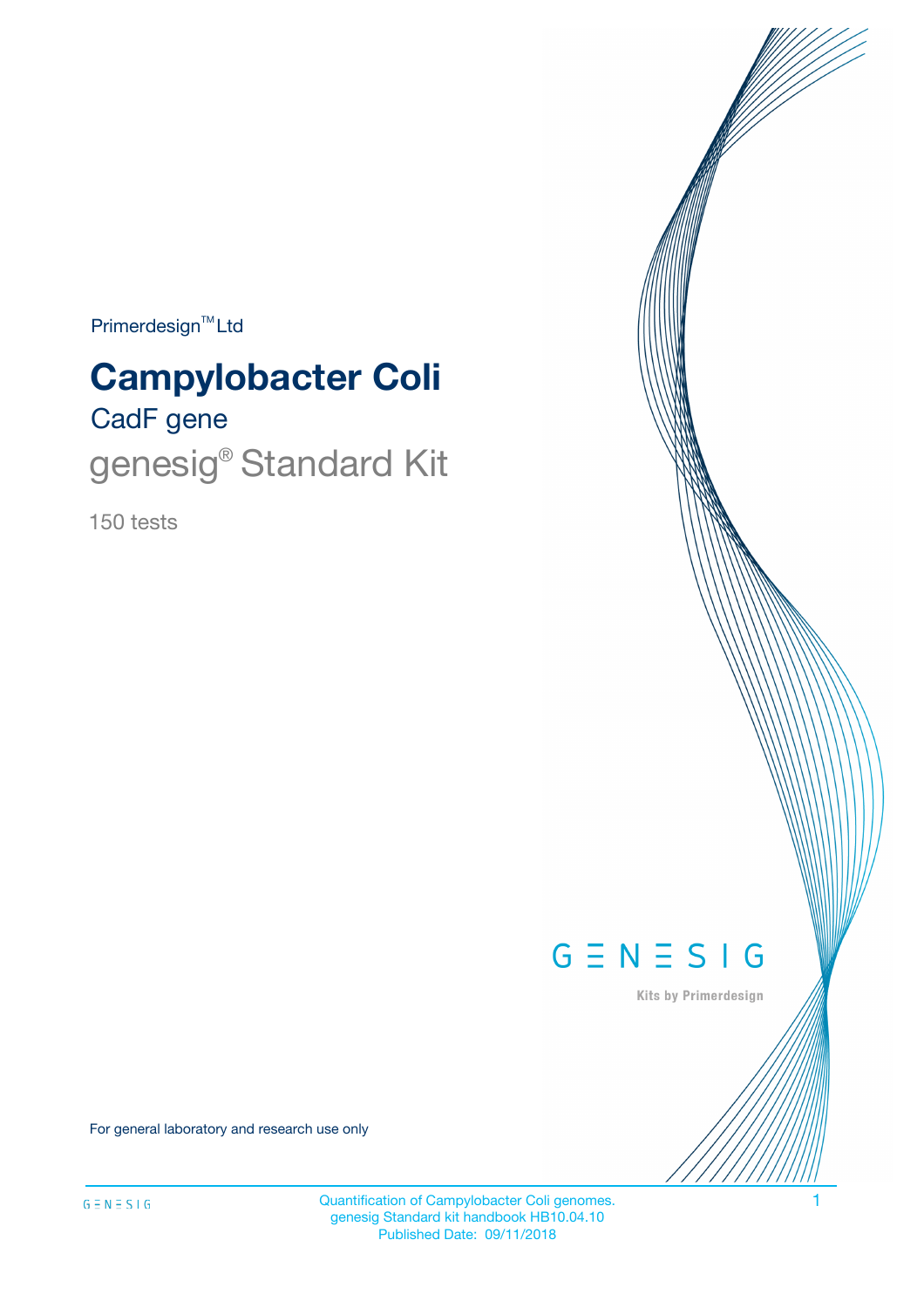## Introduction to Campylobacter Coli

The genus Campylobacter are Gram-negative, spiral, microaerophilic bacteria. Motile, with either uni- or bi-polar flagella, the organisms have a somewhat curved, rod-like appearance, and are oxidase-positive. Campylobacter jejuni is now recognised as one of the main causes of bacterial foodborne disease in many developed countries. At least a dozen species of Campylobacter have been implicated in human disease, with C. jejuni and C. coli the most common.

Campylobacteriosis is an infection by campylobacter. The common routes of transmission are fecal-oral, person-to-person sexual contact, ingestion of contaminated food or water. It produces an inflammatory, sometimes bloody, diarrhea, periodontitis or dysentery syndrome, mostly including cramps, fever and pain. The infection is usually self-limiting and in most cases, symptomatic treatment by reposition of liquid and electrolyte replacement is enough in human infections. The use of antibiotics, on the other hand, is controversial.

This is most commonly caused by C. jejuni, a spiral and comma shaped bacterium normally found in cattle, swine, and birds, where it is non-pathogenic. But the illness can also be caused by C. coli (also found in cattle, swine, and birds)

One cause of the effects of campylobacteriosis is tissue injury in the gut. The sites of tissue injury include the jejunum, the ileum, and the colon. C jejuni appears to achieve this by invading and destroying epithelial cells.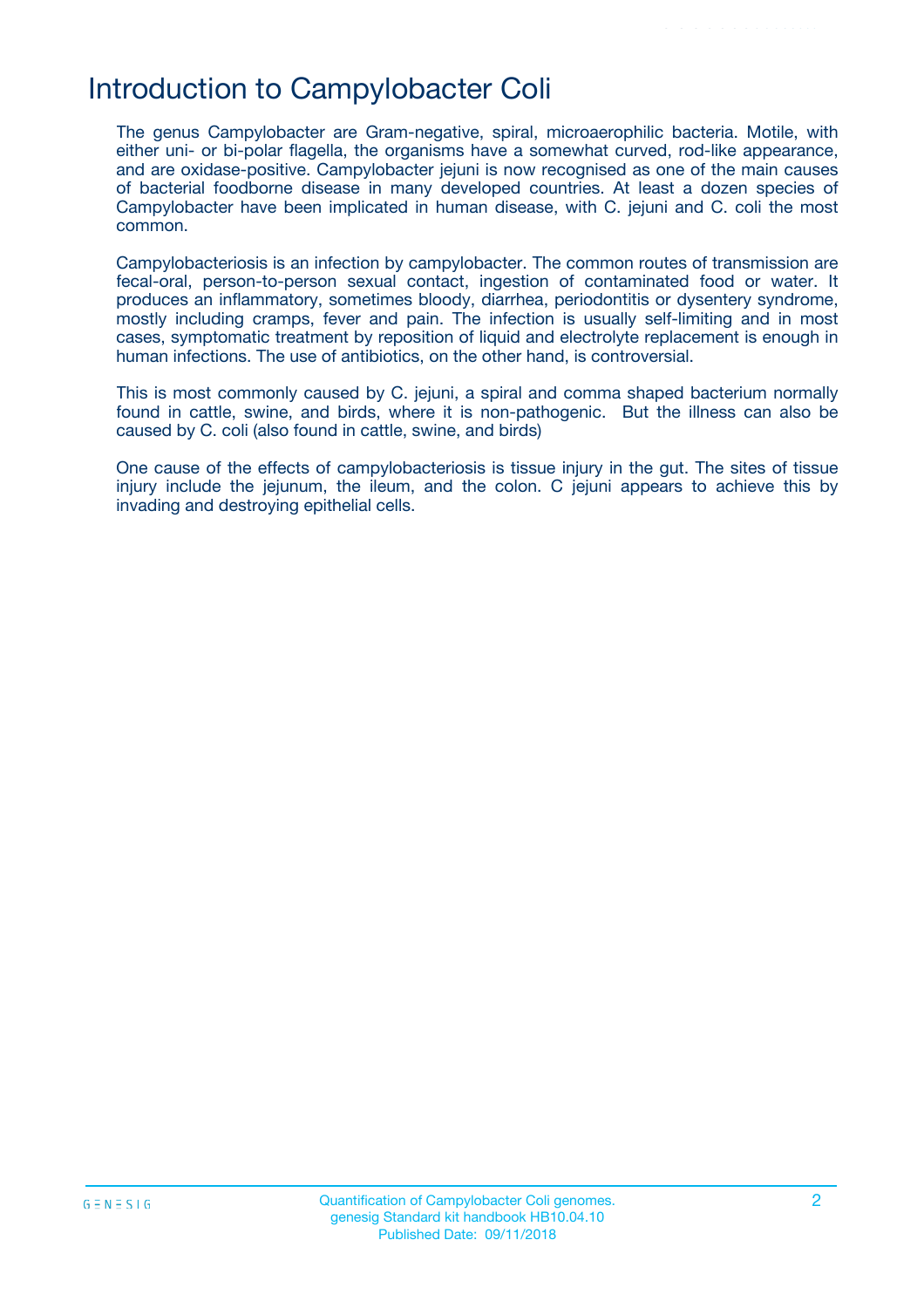

The Primerdesign genesig Kit for Campylobacter Coli (C.coli) genomes is designed for the in vitro quantification of C.coli genomes. The kit is designed to have a broad detection profile. Specifically, the primers represent 100% homology with over 95% of the NCBI database reference sequences available at the time of design.

The dynamics of genetic variation means that new sequence information may become available after the initial design. Primerdesign periodically reviews the detection profiles of our kits and when required releases new versions.

The primers have 100% homology with with over 95% of reference sequences contained in the NCBI database.

If you require further information, or have a specific question about the detection profile of this kit then please send an e.mail to enquiry@primerdesign.co.uk and our bioinformatics team will answer your question.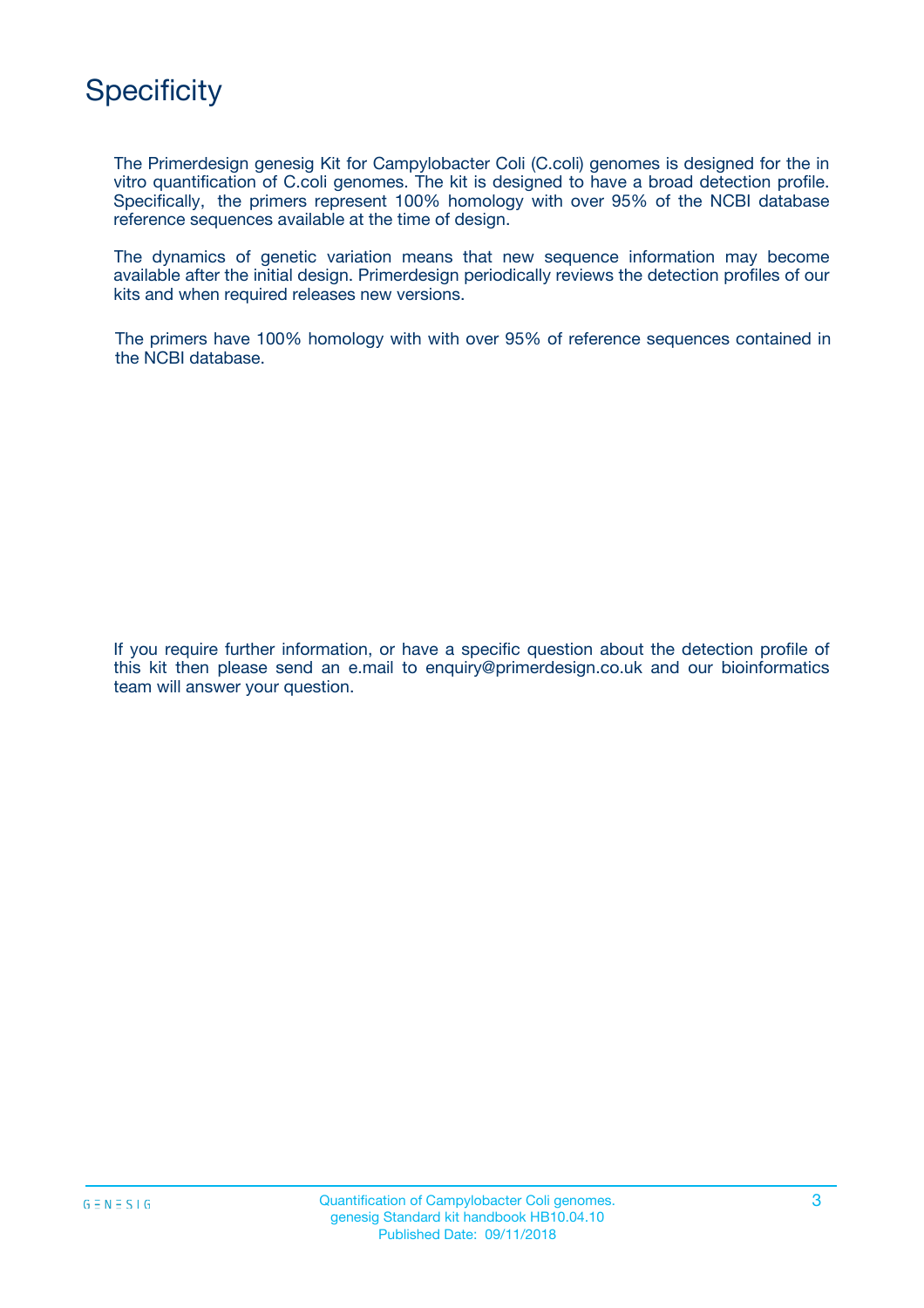# Kit contents

- **C.coli specific primer/probe mix (150 reactions BROWN)** FAM labelled
- **C.coli positive control template (for Standard curve RED)**
- **RNase/DNase free water (WHITE)** for resuspension of primer/probe mixes
- **Template preparation buffer (YELLOW)** for resuspension of positive control template and standard curve preparation

# Reagents and equipment to be supplied by the user

#### **Real-time PCR Instrument**

#### **Extraction kit**

This kit is recommended for use with genesig Easy DNA/RNA extraction kit. However, it is designed to work well with all processes that yield high quality RNA and DNA with minimal PCR inhibitors.

#### **oasig**TM **lyophilised or Precision**®**PLUS 2X qPCR Master Mix**

This kit is intended for use with oasig or PrecisionPLUS2X qPCR Master Mix.

**Pipettors and Tips**

**Vortex and centrifuge**

**Thin walled 1.5 ml PCR reaction tubes**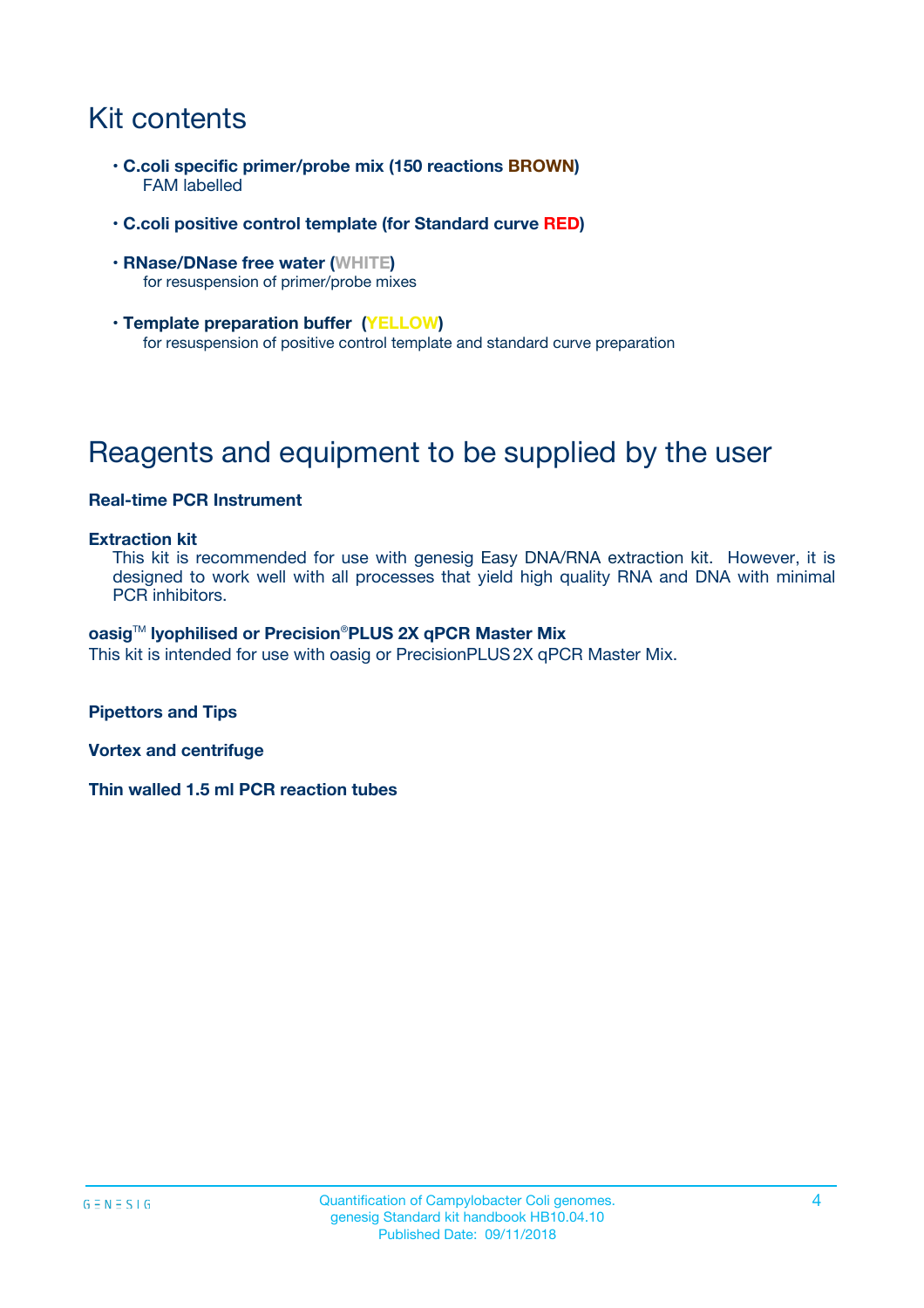### Kit storage and stability

This kit is stable at room temperature but should be stored at -20ºC on arrival. Once the lyophilised components have been resuspended they should not be exposed to temperatures above -20°C for longer than 30 minutes at a time and unnecessary repeated freeze/thawing should be avoided. The kit is stable for six months from the date of resuspension under these circumstances.

If a standard curve dilution series is prepared this can be stored frozen for an extended period. If you see any degradation in this serial dilution a fresh standard curve can be prepared from the positive control.

Primerdesign does not recommend using the kit after the expiry date stated on the pack.

### Suitable sample material

All kinds of sample material suited for PCR amplification can be used. Please ensure the samples are suitable in terms of purity, concentration, and DNA integrity. Always run at least one negative control with the samples. To prepare a negative-control, replace the template DNA sample with RNase/DNase free water.

### Dynamic range of test

Under optimal PCR conditions genesig C.coli detection kits have very high priming efficiencies of >95% and can detect less than 100 copies of target template.

### Notices and disclaimers

This product is developed, designed and sold for research purposes only. It is not intended for human diagnostic or drug purposes or to be administered to humans unless clearly expressed for that purpose by the Food and Drug Administration in the USA or the appropriate regulatory authorities in the country of use. During the warranty period Primerdesign genesig detection kits allow precise and reproducible data recovery combined with excellent sensitivity. For data obtained by violation to the general GLP guidelines and the manufacturer's recommendations the right to claim under guarantee is expired. PCR is a proprietary technology covered by several US and foreign patents. These patents are owned by Roche Molecular Systems Inc. and have been sub-licensed by PE Corporation in certain fields. Depending on your specific application you may need a license from Roche or PE to practice PCR. Additional information on purchasing licenses to practice the PCR process may be obtained by contacting the Director of Licensing at Roche Molecular Systems, 1145 Atlantic Avenue, Alameda, CA 94501 or Applied Biosystems business group of the Applera Corporation, 850 Lincoln Centre Drive, Foster City, CA 94404. In addition, the 5' nuclease assay and other homogeneous amplification methods used in connection with the PCR process may be covered by U.S. Patents 5,210,015 and 5,487,972, owned by Roche Molecular Systems, Inc, and by U.S. Patent 5,538,848, owned by The Perkin-Elmer Corporation.

### Trademarks

Primerdesign™ is a trademark of Primerdesign Ltd.

genesig $^\circledR$  is a registered trademark of Primerdesign Ltd.

The PCR process is covered by US Patents 4,683,195, and 4,683,202 and foreign equivalents owned by Hoffmann-La Roche AG. BI, ABI PRISM® GeneAmp® and MicroAmp® are registered trademarks of the Applera Genomics (Applied Biosystems Corporation). BIOMEK® is a registered trademark of Beckman Instruments, Inc.; iCycler™ is a registered trademark of Bio-Rad Laboratories, Rotor-Gene is a trademark of Corbett Research. LightCycler™ is a registered trademark of the Idaho Technology Inc. GeneAmp®, TaqMan® and AmpliTaqGold® are registered trademarks of Roche Molecular Systems, Inc., The purchase of the Primerdesign reagents cannot be construed as an authorization or implicit license to practice PCR under any patents held by Hoffmann-LaRoche Inc.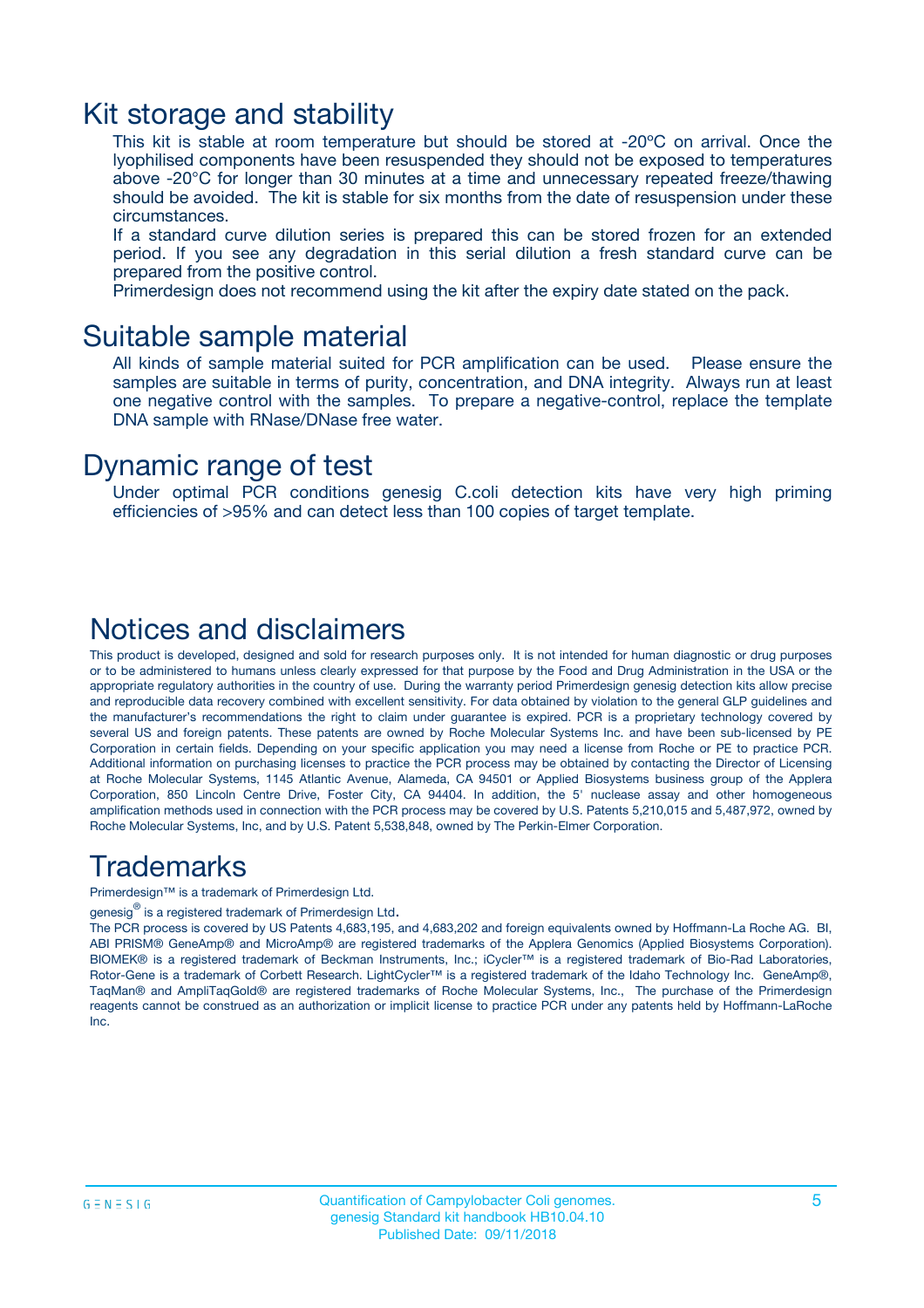## Principles of the test

#### **Real-time PCR**

A C.coli specific primer and probe mix is provided and this can be detected through the FAM channel.

The primer and probe mix provided exploits the so-called TaqMan® principle. During PCR amplification, forward and reverse primers hybridize to the C.coli DNA. A fluorogenic probe is included in the same reaction mixture which consists of a DNA probe labeled with a 5`-dye and a 3`-quencher. During PCR amplification, the probe is cleaved and the reporter dye and quencher are separated. The resulting increase in fluorescence can be detected on a range of qPCR platforms.

#### **Positive control**

For copy number determination and as a positive control for the PCR set up, the kit contains a positive control template. This can be used to generate a standard curve of C.coli copy number / Cq value. Alternatively the positive control can be used at a single dilution where full quantitative analysis of the samples is not required. Each time the kit is used, at least one positive control reaction must be included in the run. A positive result indicates that the primers and probes for detecting the target C.coli gene worked properly in that particular experimental scenario. If a negative result is obtained the test results are invalid and must be repeated. Care should be taken to ensure that the positive control does not contaminate any other kit component which would lead to false-positive results. This can be achieved by handling this component in a Post PCR environment. Care should also be taken to avoid cross-contamination of other samples when adding the positive control to the run. This can be avoided by sealing all other samples and negative controls before pipetting the positive control into the positive control well.

#### **Negative control**

To validate any positive findings a negative control reaction should be included every time the kit is used. For this reaction the RNase/DNase free water should be used instead of template. A negative result indicates that the reagents have not become contaminated while setting up the run.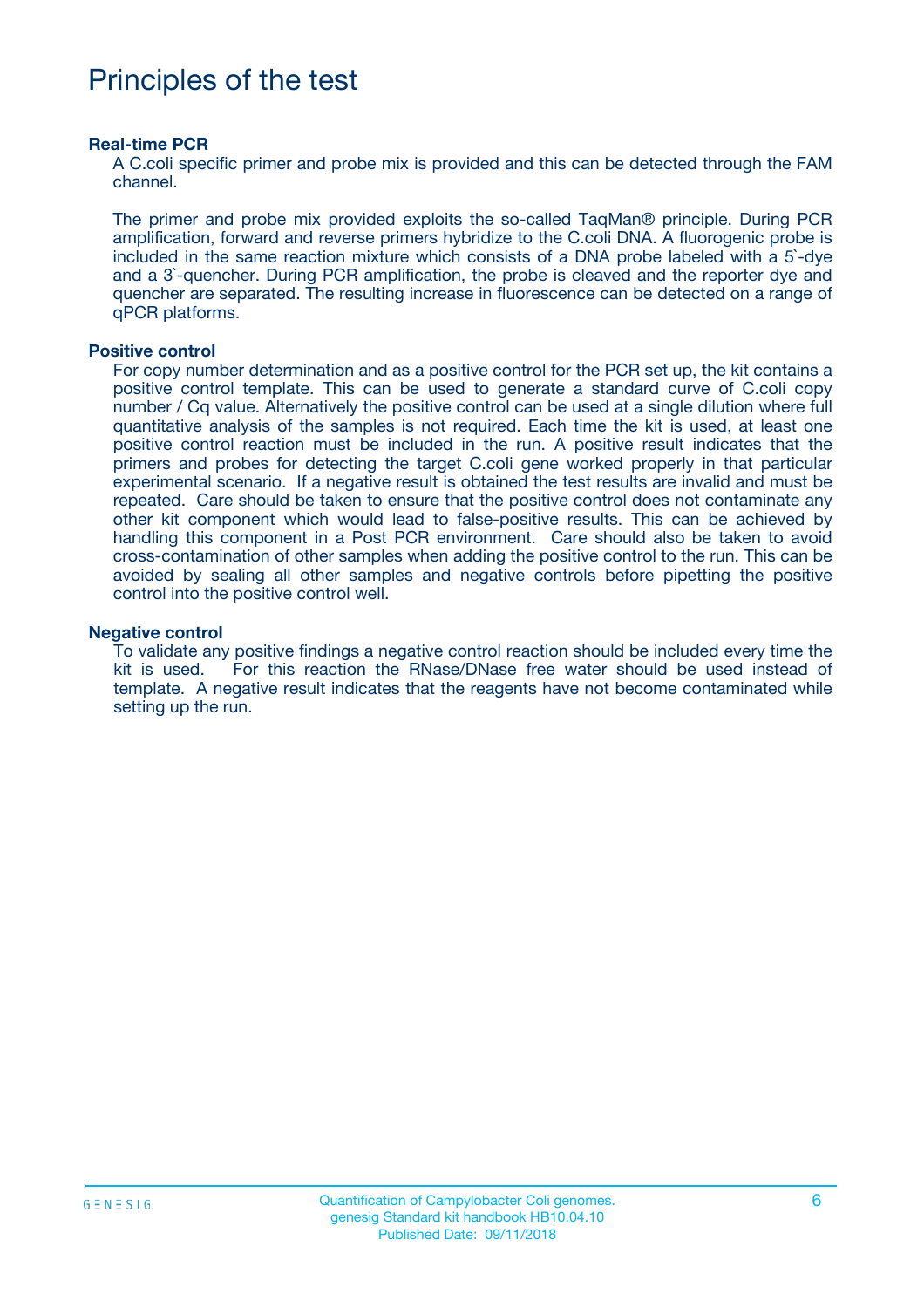### Resuspension protocol

To minimize the risk of contamination with foreign DNA, we recommend that all pipetting be performed in a PCR clean environment. Ideally this would be a designated PCR lab or PCR cabinet. Filter tips are recommended for all pipetting steps.

#### **1. Pulse-spin each tube in a centrifuge before opening.**

This will ensure lyophilised primer and probe mix is in the base of the tube and is not spilt upon opening the tube.

**2. Resuspend the kit components in the RNase/DNase free water supplied, according to the table below.**

To ensure complete resuspension, vortex each tube thoroughly.

| Component - resuspend in water  | Volume    |
|---------------------------------|-----------|
| <b>Pre-PCR pack</b>             |           |
| C.coli primer/probe mix (BROWN) | $165 \mu$ |

#### **3. Resuspend the positive control template in the template preparation buffer supplied, according to the table below:**

To ensure complete resuspension, vortex the tube thoroughly.

| Component - resuspend in template preparation buffer | lVolume' |
|------------------------------------------------------|----------|
| <b>Post-PCR heat-sealed foil</b>                     |          |
| C.coli Positive Control Template (RED) *             | 500 µl   |

\* This component contains high copy number template and is a VERY significant contamination risk. It must be opened and handled in a separate laboratory environment, away from the other components.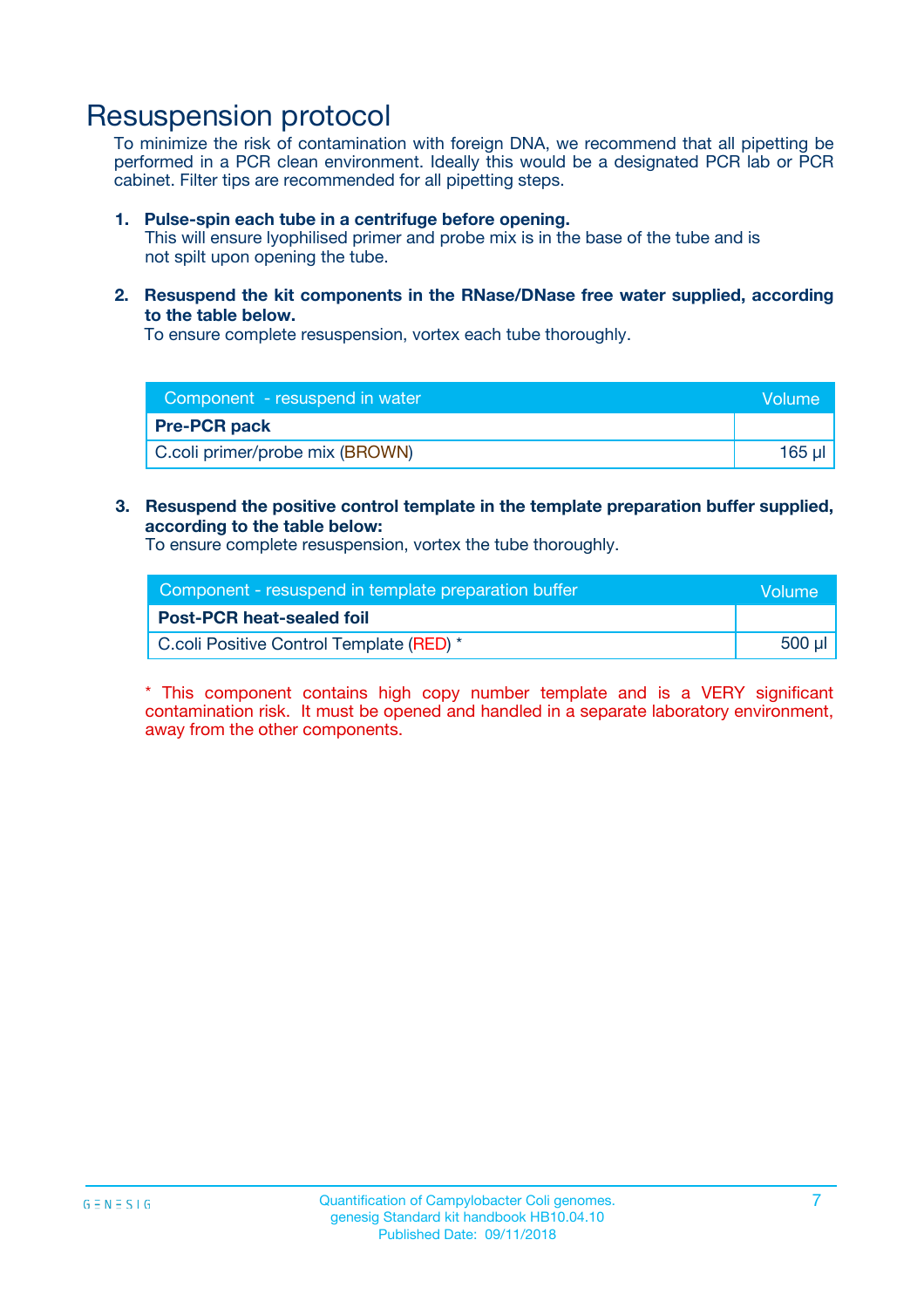# qPCR detection protocol

**1. For each DNA sample prepare a reaction mix according to the table below:** Include sufficient reactions for positive and negative controls.

| Component                                 | Volume   |
|-------------------------------------------|----------|
| oasig or PrecisionPLUS 2X qPCR Master Mix | 10 $\mu$ |
| C.coli primer/probe mix (BROWN)           | 1 $\mu$  |
| <b>RNase/DNase free water (WHITE)</b>     | $4 \mu$  |
| <b>Final Volume</b>                       | $15$ µ   |

- **2. Pipette 15µl of this mix into each well according to your qPCR experimental plate set up.**
- **3. Prepare DNA templates for each of your samples.**
- **4. Pipette 5µl of DNA template into each well, according to your experimental plate set up.**

For negative control wells use 5µl of RNase/DNase free water. The final volume in each well is 20µl.

**5. If a standard curve is included for quantitative analysis, prepare a reaction mix according to the table below:**

| Component                                 | Volume   |
|-------------------------------------------|----------|
| oasig or PrecisionPLUS 2X qPCR Master Mix | $10 \mu$ |
| C.coli primer/probe mix (BROWN)           | 1 µI     |
| <b>RNase/DNase free water (WHITE)</b>     | $4 \mu$  |
| <b>Final Volume</b>                       | $15$ µ   |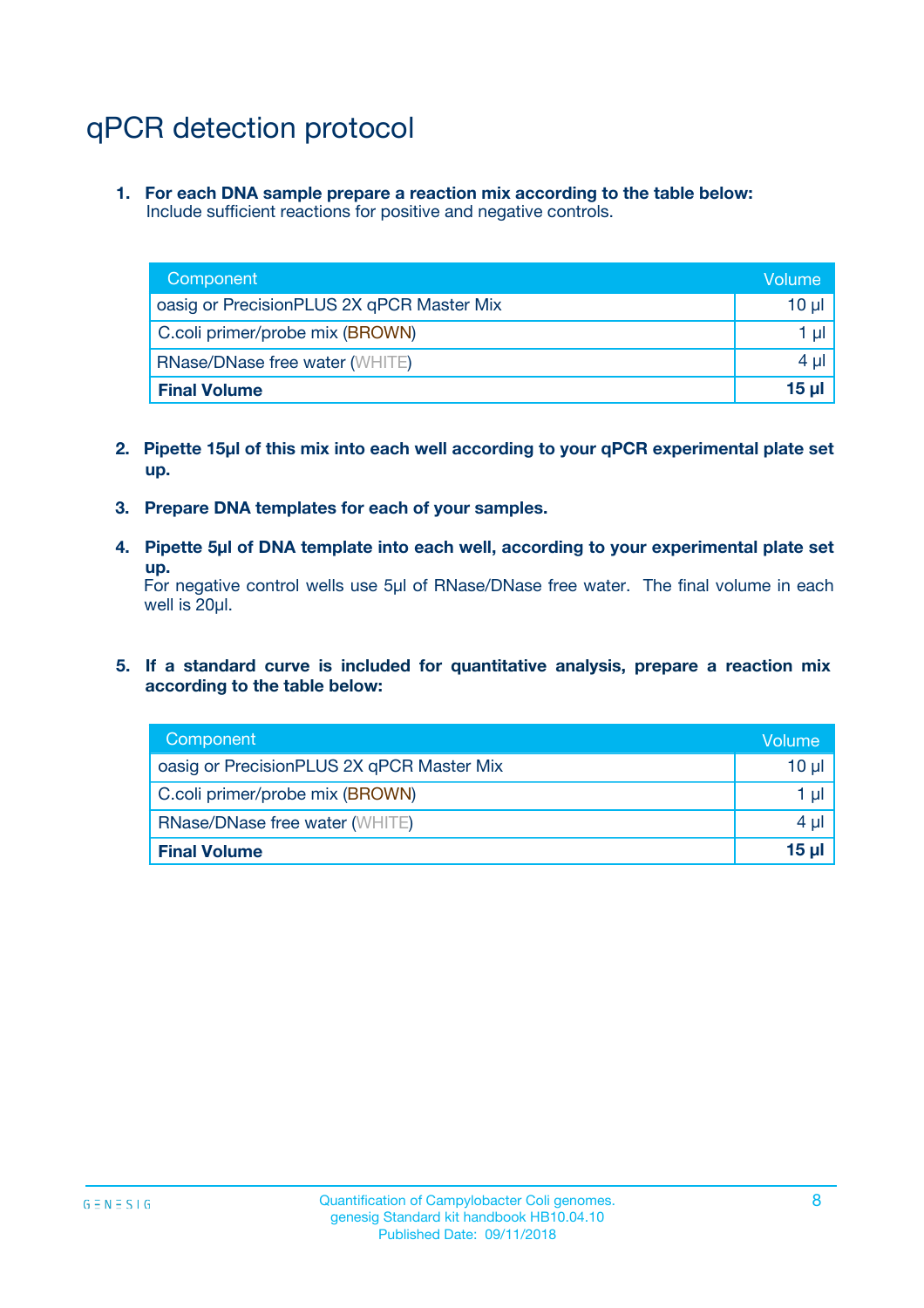### **6. Preparation of a standard curve dilution series.**

- 1) Pipette 90µl of template preparation buffer into 5 tubes and label 2-6
- 2) Pipette 10µl of Positive Control Template (RED) into tube 2
- 3) Vortex thoroughly
- 4) Change pipette tip and pipette 10µl from tube 2 into tube 3
- 5) Vortex thoroughly

Repeat steps 4 and 5 to complete the dilution series

| <b>Standard Curve</b>         | <b>Copy Number</b>     |
|-------------------------------|------------------------|
| Tube 1 Positive control (RED) | $2 \times 10^5$ per µl |
| Tube 2                        | $2 \times 10^4$ per µl |
| Tube 3                        | $2 \times 10^3$ per µl |
| Tube 4                        | $2 \times 10^2$ per µl |
| Tube 5                        | 20 per µl              |
| Tube 6                        | 2 per ul               |

7. Pipette 5µl of standard template into each well for the standard curve according to your experimental plate set up.

The final volume in each well is 20µl.

# qPCR amplification protocol

Amplification conditions using oasig or PrecisionPLUS2X qPCR Master Mix.

| <b>Step</b> |                   | <b>Time</b>     | Temp    |
|-------------|-------------------|-----------------|---------|
|             | Enzyme activation | 2 min           | 95 °C   |
| Cycling x50 | Denaturation      | 10 <sub>s</sub> | 95 $°C$ |
|             | DATA COLLECTION * | 60 s            | 60 °C   |

\* Fluorogenic data should be collected during this step through the FAM channel